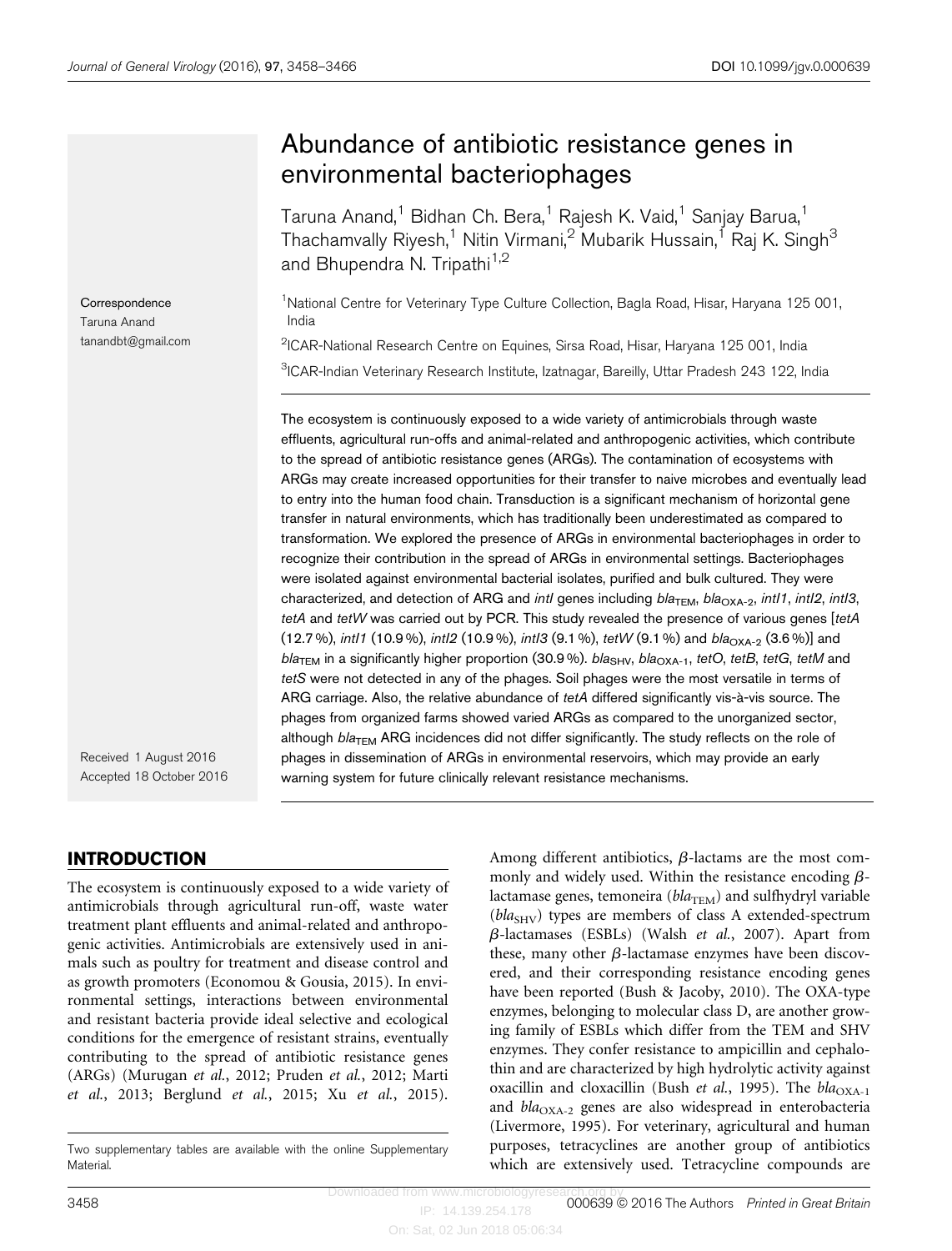excreted after medication via urine and faeces in active form (~70 %) and thus have significant persistence in aquatic environments owing to their high hydrophilicity and low volatility [\(Daghrir & Drogui, 2013](#page-7-0)). Integrons are also critical intermediates in the acquisition and expression of resistance genes, and their gene cassettes have played important roles in genome evolution and fluidity within the bacterial kingdom ([Boucher](#page-7-0) et al., 2007).

The contamination of the environment with unabated and extensive use of antibiotics via sewage, water, soil, etc., poses a serious threat to human patients or diseased animals. In this regard, aquatic environments have represented to be potential reservoir for ARGs, as they allow sewagederived ARGs to persist and spread in the environment [\(Czekalski](#page-7-0) et al., 2015). The contamination of such pristine components of the ecosystem with ARGs may create a congenial environment for their transfer to naive microbes that may lead to their entrance into the human food chain.

The three major mechanisms by which ARGs spread horizontally include conjugation, natural transformation and transduction. Of these, conjugation is the most studied mechanism of horizontal gene transfer ([Smillie](#page-8-0) et al., 2010; [Zechner](#page-8-0) et al., 2012; [Arutyunov & Frost, 2013](#page-7-0)). Transformation of ARGs has been reported on extensively too [\(Sparling, 1966;](#page-8-0) [Harford & Mergeay, 1973](#page-7-0); [Prudhomme](#page-8-0) et al.[, 2006](#page-8-0)). Transduction is also a significant mechanism of horizontal gene transfer in naturally occurring environments, but it has been traditionally underestimated. It gained substantial support from studies showing ARGs in abundance in phage particles in nature [\(Muniesa](#page-8-0) et al., [2004](#page-8-0), [2013](#page-8-0); [Colomer-Lluch](#page-7-0) et al., 2011a, [b, 2014a](#page-7-0), [b](#page-7-0); [Ross](#page-8-0) [& Topp, 2015\)](#page-8-0). A metagenomic analysis of viromes suggests that functional bacterial genes of all types exist in up to 50 to 60 % of bacteriophages and that these particles can serve as reservoirs for genes in diverse environments and act as a mechanism for their transfer among bacteria [\(Dinsdale](#page-7-0) et al.[, 2008](#page-7-0)). The role of transduction in the transfer of antibiotic resistance among potential pathogens has been demonstrated from Enterococcus gallinarum to Enterococcus faecalis in in vitro experiments [\(Mazaheri](#page-8-0) et al., 2011). Other in vitro experiments with Salmonella spp. transducing bacteriophages demonstrated that ampicillin, chloramphenicol and tetracycline resistance genes could be transduced [\(Schmieger & Schicklmaier, 1999\)](#page-8-0). Transduction by bacteriophages includes any sort of bacterial DNA, including linear chromosome fragments and mobile elements such as plasmids, transposons, insertion sequences and integrons [\(Schmieger & Schicklmaier, 1999; Schwarz](#page-8-0) et al., 2004; [Roberts, 2005](#page-8-0); [Miranda](#page-8-0) et al., 2013).

The contribution of phages to the spread of ARGs in environmental settings has remained partially explored due to the fact that, although bacteriophage isolation is relatively easier, their characterization involves complicated techniques. In addition to this, further complexity is added on by factors such as high natural abundance of bacteriophages, co-evolution with host, cassette-type constitution of genome and broad host range for a small fraction of phages. Although the role of prophages has been critically cited in literature, the role of generalized transduction, mediated by lytic bacteriophages, has remained only partially explored. In such a case where any gene within a donor can be transferred to a recipient strain has been demonstrated in Listeria monocytogenes ([Hodgson, 2000\)](#page-7-0), Salmonella [\(Fig](#page-7-0)[ueroa-Bossi](#page-7-0) et al., 2001) and Staphylococcus aureus isolates ([Lindsay & Holden, 2004\)](#page-8-0).

The acquisition of new genes such as ARGs may confer a selective advantage to the bacterial host to increase its ecological fitness and results in clonal expansion providing an ecological success. Thus, understanding the role of bacteriophages in the mobilization of ARGs is critical for environmental health, emergence of resistant strains and development of effective phage therapeutics. Also, it provides an early warning system for future clinically relevant resistance mechanisms. In the present study, we investigated the prevalence of ARGs and intI genes in environmental bacteriophage isolates obtained from sewage, soil, water and dung/litter samples and tried to correlate the source with dissemination of these genes.

# RESULTS

#### Isolation and identification of bacteria and bacteriophages

In the present study, diverse bacteria were isolated from samples collected from different environments, viz. soil, sewage, dung/litter, water, etc. ([Table 1](#page-2-0)). Bacteriophages from the same samples were isolated against both Gramnegative and Gram-positive bacteria including Staphylococcus sciuri, Aeromonas hydrophila, Escherichia coli, Bacillus pumilus, Pseudomonas mendocina, Paenibacillus spp., Sphingobacterium spp., Stenotrophomonas spp., Acinetobacter baumannii, Bacillus firmus, Shigella sonnei, Bacillus cereus, Arthrobacter creatinolyticus, Bacillus pichinotyi and Caryophanon spp. Bacteriophages were also enriched from the environmental samples against some bacteria obtained from the National Centre for Veterinary Type Culture Collection (NCVTCC) repository including Klebsiella pneumoniae, Shigella spp., Enterobacter spp., Serratia marcescens, Citrobacter freundii, Citrobacter sedlakii, Salmonella Gallinarum and Escherichia coli. The bacteriophage isolates obtained were purified and yielded characteristic plaques as described in [Table 1](#page-2-0). Some phages lead to strong lysis (as indicated by large plaque size) compared to others; plaque size for various phages ranged from 1 to 8 mm diameter in size on nutrient agar (NA). The number of different bacteriophage isolates was observed to be highest against Bacillus spp. (19.3 %), followed by Pseudomonas spp. (10.5 %), Salmonella spp. (10.5 %), Escherichia coli (8.8 %) and Shigella spp. (8.8 %), although other phages at comparatively lower prevalence rates were also detected ([Fig. 1](#page-3-0)).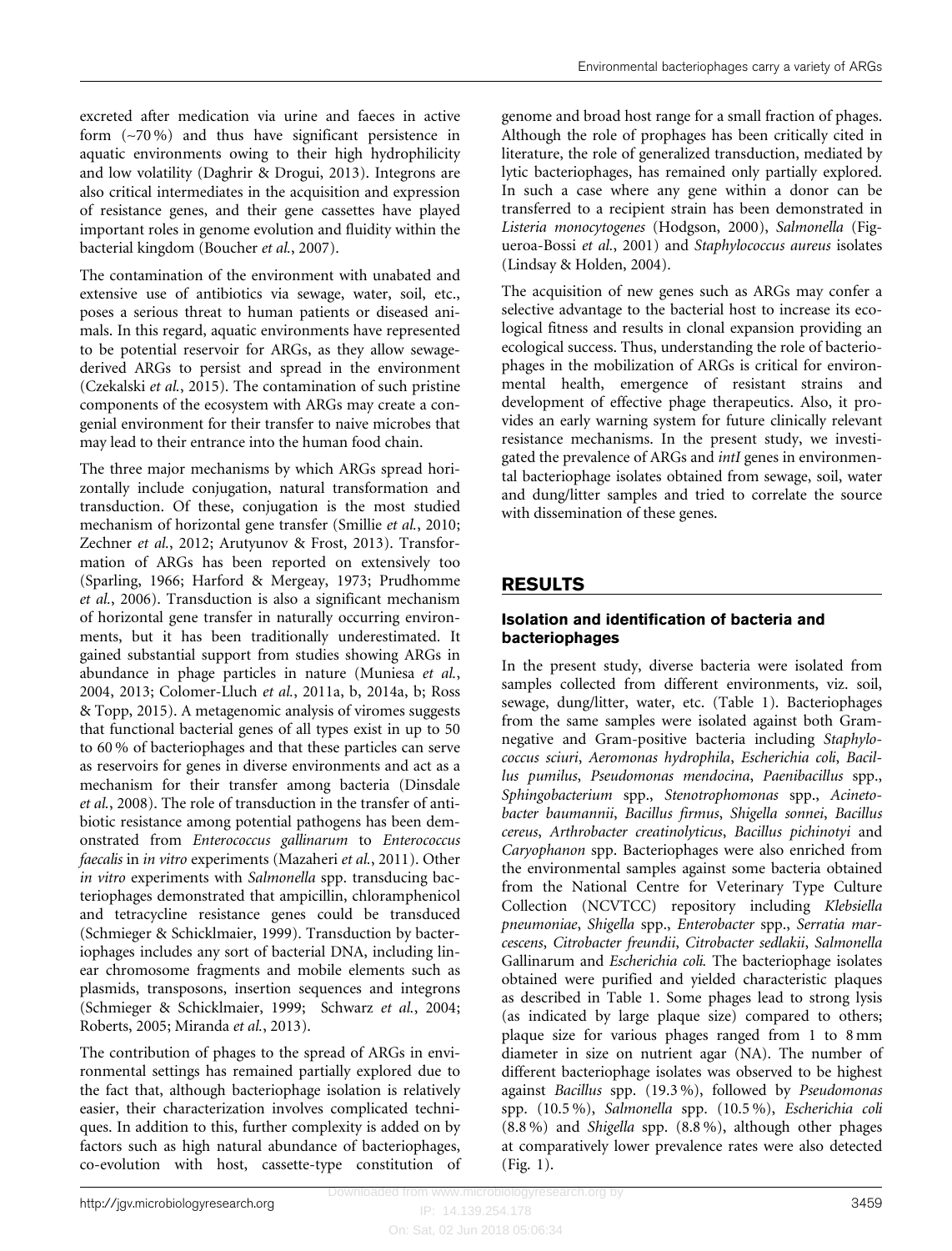# <span id="page-2-0"></span>Table 1. List of samples used for phage isolation

| S. no. | Bacteriophage<br>accession no. | Source of sample used for phage<br>isolation | Host bacteria against which<br>phage isolated | Plaque characteristics                        |
|--------|--------------------------------|----------------------------------------------|-----------------------------------------------|-----------------------------------------------|
| 1      | VTCCBPA3                       | Animal fair site soil                        | Staphylococcus sciuri                         | 2-3 mm, clear                                 |
| 2      | VTCCBPA4                       | Animal farm soil                             | <b>Bacillus</b>                               | 1-2 mm, clear                                 |
| 3      | VTCCBPA5                       | Village pond                                 | Aeromonas hydrophila                          | 2 mm, clear                                   |
| 4      | VTCCBPA6                       | Equine stud farm sewage                      | Aeromonas hydrophila                          | $1-2$ mm, turbid                              |
| 5      | VTCCBPA7                       | Equine stud farm sewage                      | Escherichia coli                              | 1 mm, clear                                   |
| 6      | VTCCBPA8                       | Village pond                                 | <b>B.</b> pumilus                             | 1-2 mm, with halo zone of $-6$ mm<br>diameter |
| 7      | VTCCBPA9                       | Equine stud farm soil                        | Escherichia coli                              | 1 mm with hazy margins                        |
| 8      | VTCCBPA10                      | Equine stud farm soil                        | Escherichia coli                              | 2 mm, clear                                   |
| 9      | VTCCBPA11                      | Soil - animal fair site                      | Bacillus spp.                                 | 2 mm, with a halo zone of 6 mm<br>diameter    |
| 10     | VTCCBPA12                      | Animal fair site soil                        | Bacillus spp.                                 | 2-3 mm, clear                                 |
| 11     | VTCCBPA13                      | Animal farm soil                             | <b>B.</b> pumilus                             | 3–4 mm, with halo zone                        |
| 12     | VTCCBPA14                      | Pond                                         | Pseudomonas mendocina                         | 1-2 mm, clear                                 |
| 13     | VTCCBPA15                      | Pond                                         | Paenibacillus spp.                            | 5–6 mm with halo zone                         |
| 14     | VTCCBPA16                      | Animal farm sewage                           | Sphingobacterium spp.                         | 1 mm, clear, circular                         |
| 15     | VTCCBPA17                      | Animal farm sewage                           | Stenotrophomonas spp.                         | 2 mm clear, with halo zone                    |
| 16     | VTCCBPA18                      | Animal farm sewage                           | Escherichia coli                              | Clear, pinpoint                               |
| 17     | VTCCBPA20                      | Animal farm soil                             | Pseudomonas                                   | 8 mm, clear                                   |
| 18     | VTCCBPA22                      | Animal farm sewage                           | Pseudomonas                                   | 3 mm, clear                                   |
| 19     | VTCCBPA23                      | Animal farm soil                             | Escherichia coli                              | 1 mm, clear                                   |
| 20     | VTCCBPA24                      | Animal farm sewage                           | Acinetobacter baumannii                       | 1 mm, with halo zone                          |
| 21     | VTCCBPA25                      | Poultry litter                               | Salmonella Gallinarum                         | 1-2 mm, clear                                 |
| 22     | VTCCBPA26                      | Poultry litter                               | Salmonella Gallinarum                         | 3 mm, clear                                   |
| 23     | VTCCBPA27                      | Poultry litter                               | Salmonella Gallinarum                         | 1-2 mm, clear                                 |
| 24     | VTCCBPA28                      | Poultry litter                               | Salmonella Gallinarum                         | 2 mm, clear                                   |
| 25     | VTCCBPA29                      | Poultry litter                               | Salmonella Gallinarum                         | 2 mm, clear                                   |
| 26     | VTCCBPA30                      | Poultry litter                               | Salmonella Gallinarum                         | 6 mm, clear                                   |
| 27     | VTCCBPA32                      | Equine shed soil                             | Bacillus                                      | 4 mm, clear with rough margin                 |
| 28     | VTCCBPA33                      | Silage pit soil                              | B. firmus                                     | 2-3 mm, clear with diffuse margin             |
| 29     | VTCCBPA34                      | Silage pit soil                              | B. firmus                                     | 2-3 mm, clear with diffuse margin             |
| 30     | VTCCBPA37                      | Village sewage                               | Shigella sonnei                               | 1 mm, clear                                   |
| 31     | VTCCBPA38                      | Equine farm soil                             | B. cereus group/Bacillus<br>thuringiensis     | Clear, pinpoint                               |
| 32     | VTCCBPA39                      | Equine farm soil                             | Arthrobacter creatinolyticus                  | Clear, pinpoint                               |
| 33     | VTCCBPA40                      | Equine farm soil                             | Arthrobacter creatinolyticus                  | 3-4 mm, clear                                 |
| 34     | VTCCBPA41                      | Equine farm soil                             | B. pichinotyi                                 | Clear, pinpoint                               |
| 35     | VTCCBPA42                      | Equine farm soil                             | Caryophanon sp.                               | 2-3 mm, clear centre with hazy<br>periphery   |
| 36     | VTCCBPA43                      | Ganga water/Banaras                          | Pseudomonas spp.                              | 2-3 mm, clear                                 |
| 37     | VTCCBPA44                      | Ganga water/Banaras                          | Pseudomonas spp.                              | 5 mm, clear                                   |
| 38     | VTCCBPA46                      | Ganga mud/Banaras                            | Acinetobacter spp.                            | 1-2 mm, clear                                 |
| 39     | VTCCBPA47                      | Ganga water/Aurihar                          | K. pneumoniae                                 | Pinpoint, clear                               |
| 40     | VTCCBPA48                      | Ganga water/Aurihar                          | K. pneumoniae                                 | 1 mm, clear                                   |
| 41     | VTCCBPA49                      | Ganga water/Aurihar                          | K. pneumoniae                                 | 1 mm, clear pinpoint with halo<br>zone        |
| 42     | VTCCBPA50                      | Ganga soil/Aurihar                           | K. pneumoniae                                 | 1 mm, clear                                   |
| 43     | VTCCBPA51                      | Animal farm soil                             | Shigella spp.                                 | 6 mm, clear                                   |
| 44     | VTCCBPA52                      | Animal farm soil                             | Enterobacter spp.                             | 1 mm, clear                                   |
| 45     | VTCCBPA53                      | Animal farm soil                             | Enterobacter spp.                             | 1 mm, clear                                   |
| 46     | VTCCBPA54                      | Animal farm soil                             | Enterobacter spp.                             | 1 mm, clear                                   |

Downloaded from www.microbiologyresearch.org by

IP: 14.139.254.178 On: Sat, 02 Jun 2018 05:06:34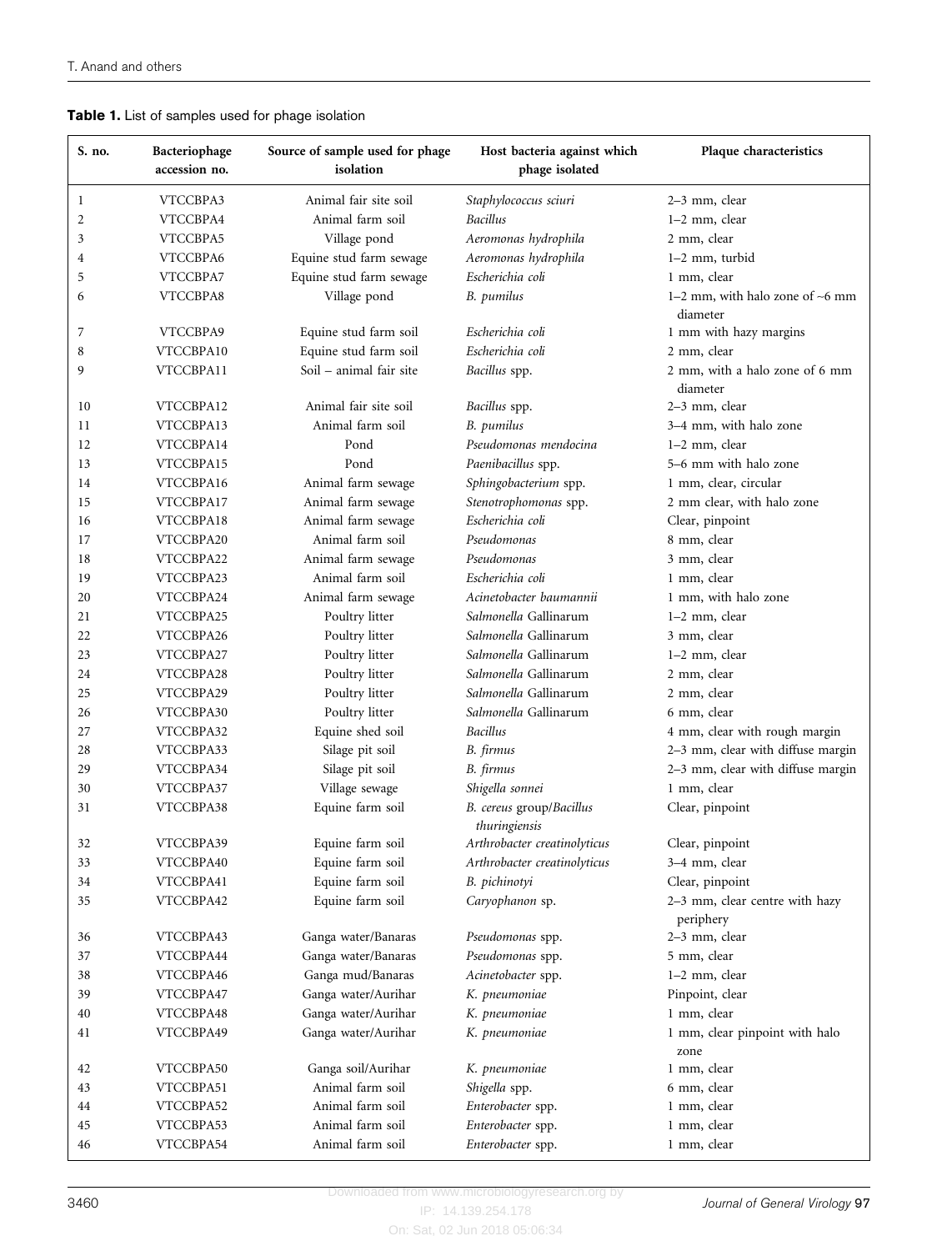| S. no. | Bacteriophage<br>accession no. | Source of sample used for phage<br>isolation | Host bacteria against which<br>phage isolated | Plaque characteristics             |
|--------|--------------------------------|----------------------------------------------|-----------------------------------------------|------------------------------------|
| 47     | VTCCBPA55                      | Animal farm soil                             | Enterobacter aerogenes                        | 3 mm, clear with a halo zone       |
| 48     | VTCCBPA56                      | Animal farm soil                             | Serratia marcescens                           | 3 mm, clear with a halo zone       |
| 49     | VTCCBPA57                      | Animal farm soil                             | Citrobacter freundii                          | 1–2 mm, clear                      |
| 50     | VTCCBPA58                      | Animal farm soil                             | Citrobacter freundii                          | 1–2 mm, clear                      |
| 51     | VTCCBPA59                      | Animal farm soil                             | Shigella spp.                                 | 3–4 mm, clear with diffuse margins |
| 52     | VTCCBPA60                      | Animal farm soil                             | Shigella spp.                                 | 8 mm, clear                        |
| 53     | VTCCBPA61                      | Animal farm soil                             | Citrobacter sedlakii                          | 1 mm, clear                        |
| 54     | VTCCBPA62                      | Animal farm soil                             | Citrobacter sedlakii                          | 1–2 mm, clear                      |
| 55     | VTCCBPA63                      | Animal farm soil                             | Shigella spp.                                 | 1–2 mm, clear                      |

#### <span id="page-3-0"></span>Table 1. cont.

#### Bacteriophage purification, characterization and preservation

Isolated bacteriophages were purified, bulk cultured and preserved in the NCVTCC phage repository. The phage isolates against different bacteria obtained from the same sample were analysed by SDS-PAGE for major protein bands in order to identify them as distinct phages. Members of families Myoviridae, Siphoviridae and Podoviridae were observed when visualized by transmission electron microscopy ([Fig. 2\)](#page-4-0). Some phages showed novel characteristics as well [\(Fig. 2j\)](#page-4-0).

#### Detection of ARGs and intI genes in phage DNA

Of a total of 55 bacteriophages analysed, 23 (41.8 %) showed presence of a single gene, 11 (20 %) showed presence of multiple genes, while 21 (38.2 %) did not show positivity for any of the tested genes. ARG and *intI* genes detected in the phage DNA included  $bla_{\text{TEM}}$  [17/55 (30.9 %)], tetA [7/55 (12.7 %)], intI1 [6/55 (10.9 %)], intI2



Fig. 1. Number of different bacteriophages versus host bacteria isolated from different sources.

[6/55  $(10.9\%)$ ], tetW [5/55  $(9.1\%)$ ], intI3 [5/55  $(9.1\%)$ ] and  $bla_{\text{OXA-2}}$  [2/55 (3.6 %)] ([Fig. 3](#page-4-0)). The ARGs that were not detected in any of the phage DNA included  $bla<sub>SHV</sub>$ ,  $bla_{\text{OXA-1}}$ , tetO, tetB, tetG, tetM and tetS.

Among detected genes, phage isolates from soil samples were most versatile, as seven different types of genes were found in them [\(Fig. 4](#page-5-0) and Table S1, available in the online Supplementary Material). In soil phages, the occurrence of  $bla_{\text{TEM}}$  [6/32 (18.75%)] was the highest, followed by *intI1* [4/32 (12.5 %)], int<br/>I2 [4/32 (12.5 %)], tetA [3/32 (9.4 %)], intI3 [3/32 (9.4 %)], tetW [3/32 (9.4 %)] and  $bla_{\text{OXA-2}}$  [1/32 (3.1 %)]. The genes including tetA, intI2 and intI3 were not detected in sewage or dung/litter phage isolates, and tetW and  $bla_{\text{OXA-2}}$  were additionally not detected in any of the sewage phages. In addition to this, none of the phages isolated from water sources showed the presence of tetW,  $bla_{\text{OXA-2}}$  and *intI1*.

Altogether, the occurrence of  $bla_{TEM}$  differed significantly (P<0.05) considering the source (viz. soil, water, sewage and dung/litter) of bacteriophage isolates. The respective abundance was observed to be 7/32 (21.8 %) in soil phages, 1/9  $(11.1\%)$  in water phages,  $4/8$   $(50.0\%)$  in sewage phages and 5/6 (83.3 %) in dung/litter phages. Also, the abundance of tetA differed significantly (P<0.05) among four sources of bacteriophage isolates; however, the abundance of tetW,  $bla<sub>OXA-2</sub>$ , intI1, intI2 and intI3 did not differ significantly among four sources of bacteriophage isolates.

The phage isolates from organized farms showed more varied ARG and *intI* genes, as all of these were observed in one or the other phage DNA. However, among phages isolated from unorganized zones,  $bla_{\text{OXA-2}}$  was not at all detected [\(Fig. 5](#page-5-0) and Table S1). Bacteriophages from organized farms and unorganized zones showed relatively equal overall incidences of ARG and intI gene detection [25/40 (62.5 %) in organized farms vs  $9/15$  (60 %) in unorganized zones].  $bla_{\text{TEM}}$ was detected more in phage isolates from organized farms  $[15/40 (37.5\%)]$  as compared to unorganized zone  $[2/15]$ (13.3 %)], but the difference was statistically insignificant. Other genes, viz.  $bla_{\text{OXA-2}}$ , tetA, intI1, intI2 and intI3, were also detected from phages of both the zones but without any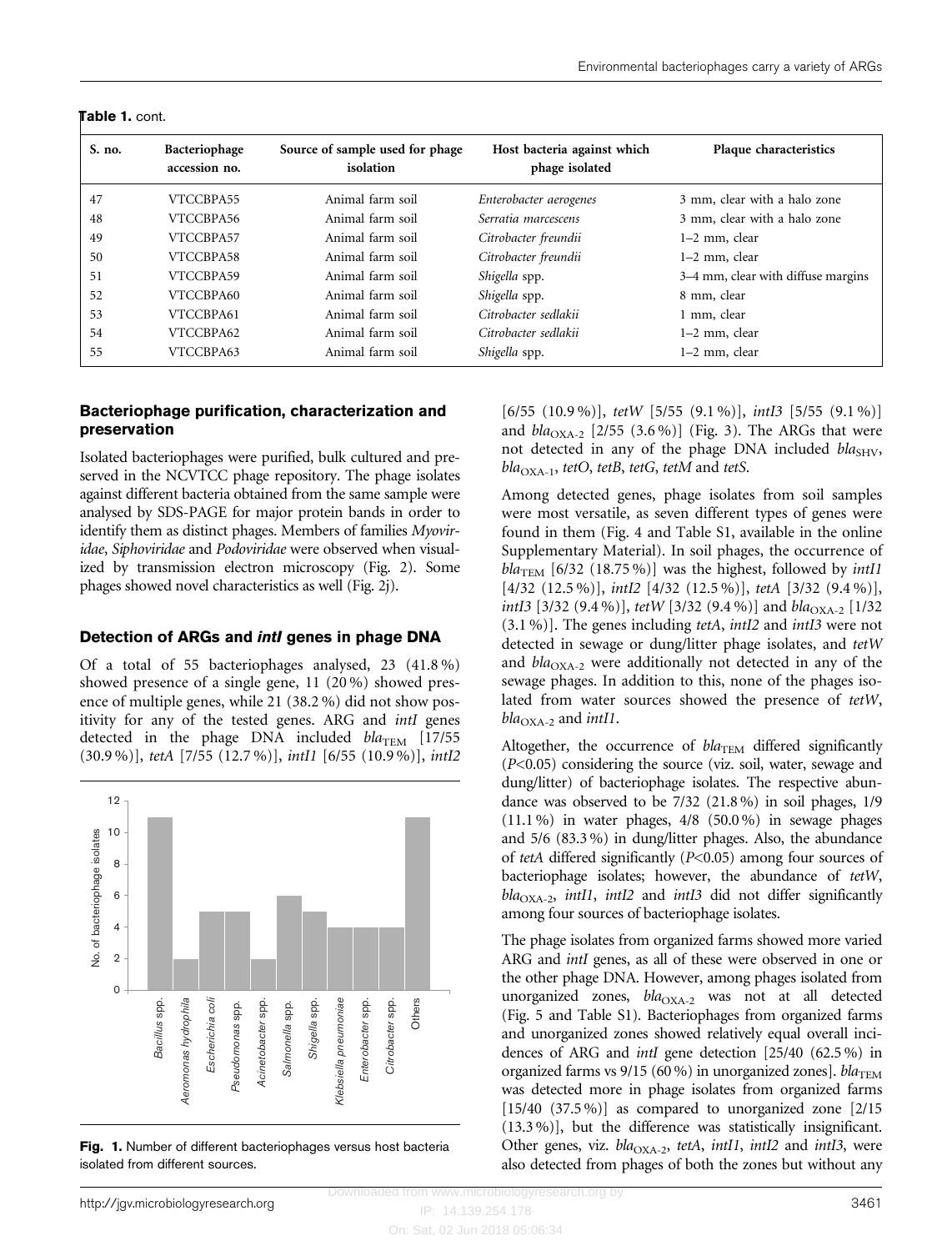<span id="page-4-0"></span>

Fig. 2. Transmission electron microscopy pictures of phage isolates. (a) Siphoviridae phage against Staphylococcus sciuri isolated from soil of animal fair site. (b) Myoviridae phage against B. cereus isolated from equine stud farm soil. (c) Myoviridae phage against Serratia marcescens isolated from soil. (d) Podoviridae phage against Shigella spp. isolated from soil. (e) Podoviridae phage against Escherichia coli isolated from sewage of equine stud farm showing  $bla$ <sub>TEM</sub>. (f) Podoviridae phage against Aeromonas hydrophila isolated from pond water showing  $bla<sub>TEM</sub>$ . (g) Myoviridae phage against Escherichia coli isolated from soil of equine stud farm showing tetW and intl1. (h) Myoviridae phage against Caryophanon spp. showing intI2. (i) Myoviridae phage against K. pneumoniae isolated from river water showing  $bla_{\text{OXA-2}}$ . (j) Siphoviridae phage against Citrobacter sedlakii isolated from animal dung. (k) Siphoviridae phage against Pseudomonas mendocina isolated from pond water showing intl3. (I) Podoviridae phage against Shigella spp. isolated from animal dung.

significant difference between the two groups. There was a significant difference between organized and unorganized (P<0.05) zones for tetW ARG in phage isolates.

## **DISCUSSION**

The indiscriminate use of antibiotics and the emergence of antibiotic-resistant bacteria clearly point towards the spread of ARGs and the involvement of bacteriophages in the environmental settings [\(Balcazar, 2014](#page-7-0)). The actual role of bacteriophages in the spread of ARGs has remained



Fig. 3. Comparative abundance of ARG and *intl* genes in phage **DNA** 

prejudicially estimated based on metagenomic approaches and the detection of ARGs in phage fractions (i.e. supernatant of samples subjected to centrifugation followed by DNase/RNase treatment to eliminate any non-phage DNA) and not in the purified and cultured bacteriophage isolates ([Colomer-Lluch](#page-7-0) et al., 2011a, [b;](#page-7-0) Marti et al.[, 2014](#page-8-0); [Calero-](#page-7-0)[C](#page-7-0)áceres & Muniesa, 2016; [Subirats](#page-8-0) et al., 2016). The view is further strengthened from a recent study where the overestimation of ARGs via phages has been reported using bioinformatics tools and correlated experimentally [\(Enault](#page-7-0) et al., [2016](#page-7-0)). The present study was focused on detection of varied ARGs and intI genes in purified phage DNA so as to find their actual involvement in the spread of ARGs in the natural environment. The important ARG and intI genes studied include  $bla_{\text{TEM}}$  and  $bla_{\text{SHV}}$  (which encode for  $\beta$ -lactamase genes that are widespread among Gram-negative pathogens worldwide; Bali et al.[, 2010](#page-7-0); [Paterson](#page-8-0) et al., [2003](#page-8-0));  $bla_{\text{OX}_{A-1}}$  and  $bla_{\text{OX}_{A-2}}$  (oxacillinases showing hydrolytic activity for isoxazolyl penicillins such as oxacillin, cloxacillin and other penicillins such as methicillin; [Bush](#page-7-0) et al., [1995](#page-7-0)); intI1, intI2 and intI3 (genetic platforms which can incorporate ORFs via site-specific recombination and ensure correct expression; [Mazel, 2004\)](#page-8-0); and tetracycline resistance genes such as tetA, tetB, tetG, tetM, tetO, tetS and tetW (Speer et al.[, 1992\)](#page-8-0). We carried out a systematic study, where bacteriophages were enriched against naturally occurring culturable bacteria isolated from various environmental samples of soil, sewage, pond/river water and dung/ litter, etc. ([Table 1](#page-2-0)). A variety of Gram-negative as well as Gram-positive bacteria were isolated; however, bacteriophages against all of the bacterial isolates of a particular sample were not enriched from the same sample. Bacteriophage isolates obtained included Bacillus phages (20 %), Salmonella spp. phages (10.9 %), Pseudomonas sp. phages (9.1 %), Escherichia coli phages (9.1 %), Shigella spp. phages (9.1 %) and other phages in comparatively lower abundance ([Fig. 1\)](#page-3-0). The results indicated that bacteriophages were abundantly present in the environment and were enriched in the presence of host bacteria.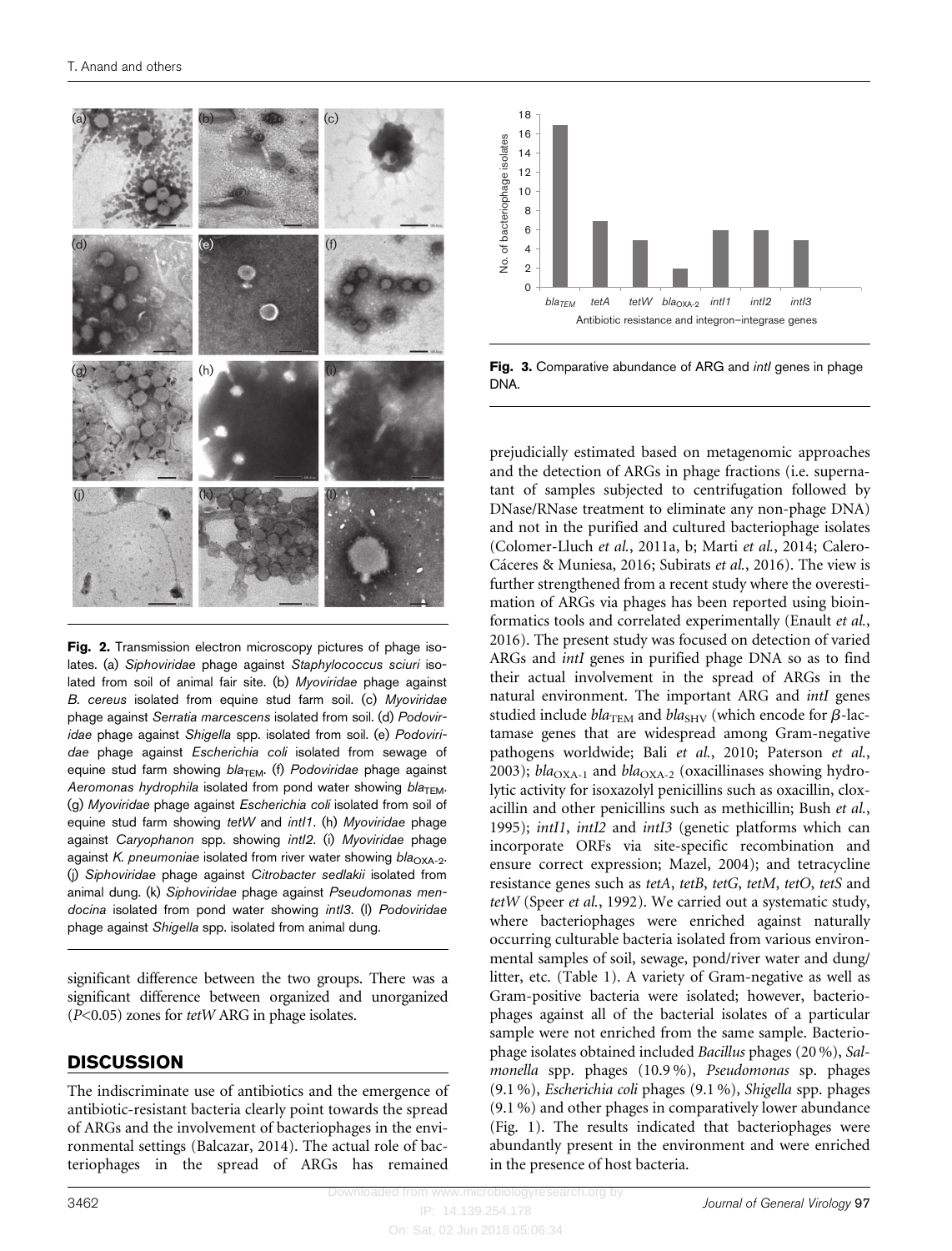<span id="page-5-0"></span>

Fig. 4. Source of phage isolation (i.e. soil, water, etc.) versus ARG and *intl* gene abundance/profile.

We observed some of the bacteriophages by TEM for purification and found them to be pure and belonging to different families including Myoviridae, Siphoviridae and Podoviridae ([Fig. 2](#page-4-0)). We analysed the occurrence of ARGs and intI genes in phage DNA and found that 61.8 % of all DNA from phages had these genes. Thus, the current study provides a strong indication that ARGs may spread through generalized transducing bacteriophages in the environmental settings. Also, it provides a true quantitative as well as qualitative assessment of phage involvement in ARG dissemination, as the genes have been detected in DNA from purified bacteriophages and not in phage fraction samples [\(Colomer-Lluch](#page-7-0) et al., 2011a, [b](#page-7-0); [Ross & Topp, 2015](#page-8-0)).

 $bla_{TEM}$  was observed to be the most abundant ARG overall [\(Fig. 3\)](#page-4-0) and was comparatively higher in the soil phages.



Fig. 5. Relative abundance of ARGs and *intl* genes in phage isolates from organized farms versus unorganized zones.

 $bla_{\text{TEM}}$  is known to encode for resistance against  $\beta$ -lactam antimicrobial agents. TEM  $\beta$ -lactamases were first found to be encoded by enterobacterial plasmids in 1965, but later on spread to Pseudomonas aeruginosa (1969), Vibrio cholerae (1973), Haemophilus spp. and Neisseria spp. (1974) [\(Liver](#page-8-0)[more, 1995](#page-8-0)).  $\beta$ -Lactams account for approximately twothirds, by weight, of all antibiotics administered to humans and include the penicillins, cephalosporins and carbapenems. Widespread and unintended use of  $\beta$ -lactams has lead to the development of various mutant types including ESBLs. In the current study, we observed  $bla_{\text{TEM}}$  in bacteriophage isolates of Bacillus spp., Aeromonas hydrophila, Escherichia coli, Pseudomonas spp., Stenotrophomonas spp., Salmonella Gallinarum, Shigella sonnei and Citrobacter sedlakii (Table S1). Three representative samples showing  $bla_{\text{TEM}}$  amplicons were sequenced and were found to be 100% identical to  $bla_{\text{TEM}}$ . 116, which has been previously reported in Aeromonas hydrophila, Aeromonas jandaei ([Balsalobre](#page-7-0) et al., 2010), Providencia stuartii [\(Lahlaoui](#page-8-0) et al., 2011), Escherichia coli [\(Vignoli](#page-8-0) et al., [2005](#page-8-0)) and some other bacteria and has been associated with ESBL characteristics. However, there are scant reports of bla- $T_{\text{EM}}$  in bacteriophages. Also, the abundance of  $bla_{\text{TEM}}$  was highest in the soil phages and least in the phage isolates from water (Fig. 4), which is in concurrence with a previous study, where river water showed a lower copy number of  $bla_{\text{TEM}}$ genes as compared to urban sewage ([Colomer-Lluch](#page-7-0) et al., [2011a, b](#page-7-0)). In a recent study,  $bla_{\text{TEM}}$  was quantified in the soils and has been found to be significantly higher in manured soils post-1940 [\(Graham](#page-7-0) et al., 2016). The isolation of ARGs from environmental phages, including soil and water sources, provides an early warning for the future spread of these ARGs to the food chain.

Among tetracycline resistance genes, only tetA (efflux pump encoding determinant) and tetW (encoding for ribosomal protection protein) genes were detected in the phages.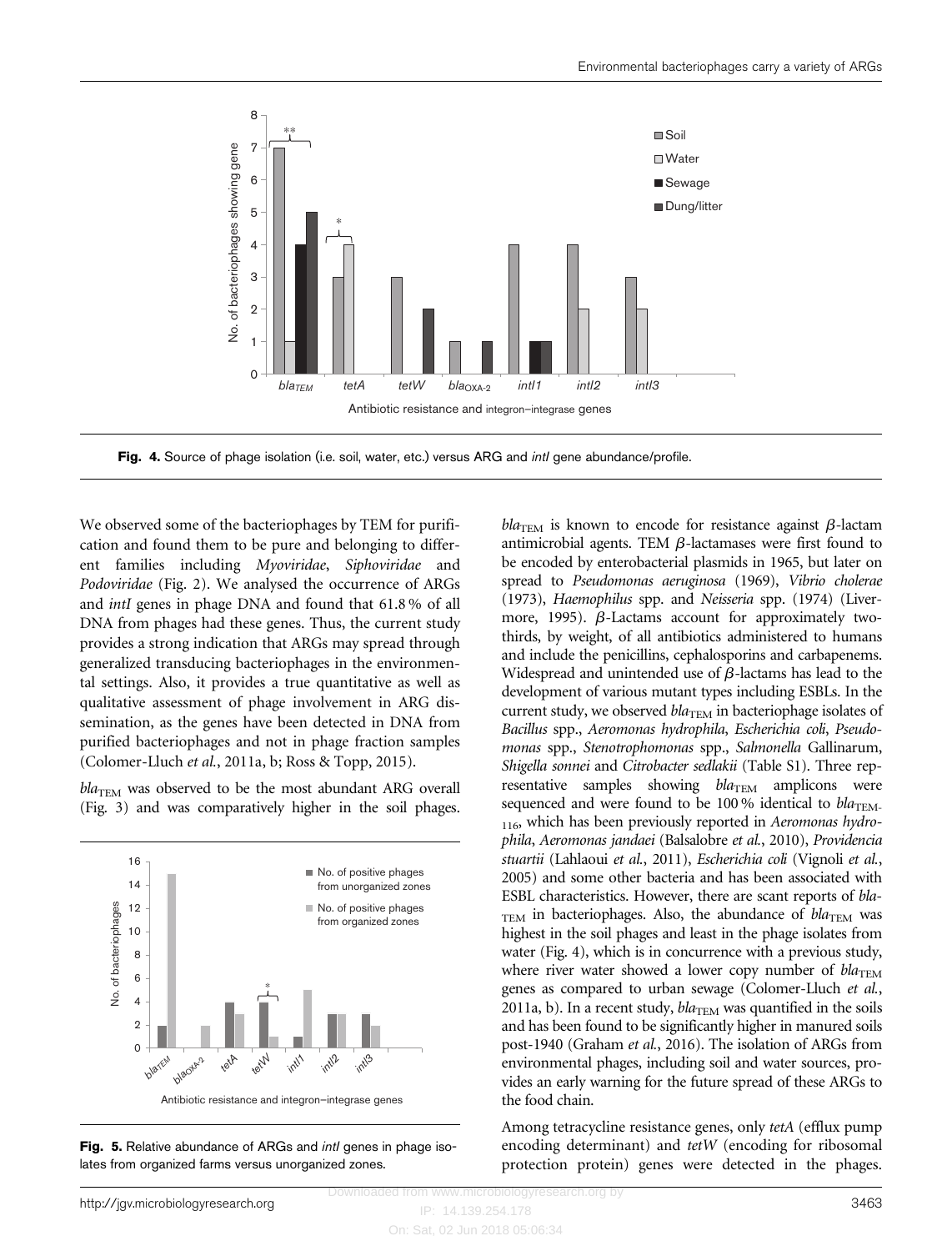Tetracycline resistance gene carriage has been previously reported in bacterial communities from lake waters [\(Yin](#page-8-0) et al.[, 2013\)](#page-8-0), river water [\(Giowanella](#page-7-0) et al., 2015), animal farms [\(Kyselkov](#page-7-0)á et al.[, 2015](#page-7-0)), fish farms (Su et al.[, 2011\)](#page-8-0) and soil affected by lagoon effluents [\(Graves](#page-7-0) et al., 2011). However, it has never been reported in bacteriophages. Among bacteria, tetA, tetB and tetC were found to be more significantly present in Escherichia coli isolates from soil ([Graves](#page-7-0) et al., 2011) and tetW, tetQ and tetM in excrements of calves in dairy farm apart from tetO, tetQ and tetW – representing the core tetracycline resistance genes present in all cattle excrements of antibiotic treatment groups ([Kyselkov](#page-7-0)a et al.[, 2015\)](#page-7-0). We could observe only tetA and tetW in phages (Table S1). tetA harboured by Shigella spp., as reported by [Kyselkov](#page-7-0)á et al. [\(2015\)](#page-7-0), was also observed in Shigella phages in the current study. tetW is the most prevalent tetracycline resistance encoding gene in faecal metagenomic DNA and has been reported in hospital effluents as well as animal farms. All these facts point toward its longer persistence in soil and transmission through animals at comparatively higher rate, which may act as genetic reservoirs. Further studies are needed to clarify the hypothesis after following clean management practices and monitoring ARG carriage and persistence in animal farms.

In the current piece of work, we were also able to detect integrons (class I, II and III types) in bacteriophage DNA. Integrons are the genetic platforms that assist evolution of bacteria by allowing gene acquisitions, insertions and recombination [\(Escudero](#page-7-0) et al., 2015). intI1, intI2 and intI3 were abundantly present in soil phage isolates followed by water phage isolates; however, intI2 and intI3 were not at all observed in phage isolates from sewage or dung/litter ([Fig. 4](#page-5-0)). [Jechalke](#page-7-0) et al. (2015) also observed a substantial increase of intI1 in soils irrigated with waste water. We observed that apart from Bacillus spp. and Caryophanon spp. phages, integrons were detected in phages mostly affecting Gram-negative bacteria including Aeromonas hydrophila, Escherichia coli, Stenotrophomonas spp., Acinetobacter baumannii, Salmonella Gallinarum, Shigella spp., Pseudomonas spp., K. pneumoniae, Enterobacter spp. and Citrobacter sedlakii. Thus, the current research work emphasizes the strong involvement of Gram-negative bacteria and corresponding bacteriophages in dissemination of integrons and suggests that the phages altogether act as reservoirs and facilitators for ARG dissemination in the environment.

The antibiotic misuse in farms, anthropogenic activities, effluent discharge, pesticide usage in farms and industrial activities are all concerned with discharges either to land soils or to river water. As such, emerging antimicrobial resistance is a global concern; the surveillance for the possible expansion of this phenomenon in the environment may help to provide a suitable explanation. The current report is the first to detect ARG and intI genes in pure bacteriophage isolates against environmental bacteria and clearly points toward the persistence of ARGs in soil, sewage, water and dung/litter, thus providing a proof of prevalence of ARGs in

phages and incriminating them for a strong role in dissemination of ARGs.

# METHODS

Sample collection, bacterial isolation and identification. Samples of sewage, soil and dung/litter were collected randomly from different habitats like animal farms, animal fair sites and areas of animal intervention from Hisar located in the state of Haryana, India (29.1492 N, 75.7217° E). Water samples from village ponds from above location and Ganga River, Banaras, UP, India (25.3176 $^{\circ}$  N, 82.9739 $^{\circ}$  E), as well as sediment soil from river bank were also collected. All samples [\(Table 1\)](#page-2-0) were collected in sterilized plastic bags/bottles during October 2013 to November 2015, brought to the ICAR-National Research Centre on Equines, NCVTCC, and stored in a refrigerator at 4 °C until further processing.

Samples were diluted in PBS; bacteria were isolated using the spread plate method and purified further on NA. The bacterial genomic DNA was extracted from broth cultures using ZR fungal/bacterial DNA miniprep kit (Zymo Research) as per the manufacturer's protocol and used for PCR amplification of the 16S rDNA gene ([Ladrón](#page-7-0) et al., 2003); amplicons of 16S rDNA were cloned into pGEM-T Easy vector, sequenced commercially and analysed for homology by using BLAST software ([Altschul](#page-7-0) et al., 1990).

Bacteriophage enrichment, isolation and purification. Bacterial isolates obtained from various samples were characterized, grown individually overnight in nutrient broth (NB) at 37 C and used for the enrichment of lytic bacteriophages from the respective samples. For the water and sewage samples, 40 ml of suspension was taken, and for soil and dung/litter samples, 1 g was added to 40 ml PBS. The suspension obtained was mixed with  $5\times$  NB and an exponentially growing bacterial culture and incubated under shaking conditions at  $37^{\circ}$ C overnight. This was followed by centrifugation at 9400 g and filtration through a 0.22 µm PVDF membrane filter. The bacteriophage activity was detected using spot assay on NA seeded with the host bacterium. The filtrate qualifying spot tests were serially diluted and plated upon enrichment host by the double-agar overlay technique. A clearly separated plaque was excised and purified using SM buffer [5.8 g  $l^{-1}$  NaCl, 2.0 g  $l^{-1}$ MgSO<sub>4</sub>, 50 mM Tris/HCl (pH 7.5) and 5 ml  $l^{-1}$  presterilized 2 % gelatin] and replating. Plaque characteristics were recorded, and phage titre was determined.

Bacteriophage bulk culture and preservation. The concentrated stocks of phage isolates were prepared as indicated previously [\(Anand](#page-7-0) et al.[, 2016](#page-7-0)). Briefly, 2 ml of exponentially growing host bacteria was pelleted and suspended in SM buffer. Phage suspension  $(10^9 \text{ p.f.u.})$  was added to it, and co-incubation followed for 20 min with subsequent addition of NB and incubation for 8 to 12 h at 37 °C. Afterwards, chloroform was added, and centrifugation was carried out at 6470 g for 10 min. Pancreatic DNase I and RNase A (1  $\mu$ g ml<sup>-1</sup>) were added to the supernatant and incubated for 30 min at room temperature followed by addition of NaCl and PEG 8000 (1 M and 10 % w/v), respectively. The bacteriophage pellet was dissolved in SM buffer, and repurification was done by extraction with chloroform  $(1:1 \text{ v/v})$ . The isolated bacteriophage preparation was reposited in the NCVTCC, and accession numbers were obtained as indicated in [Table 1](#page-2-0).

Electron microscopy. Electron microscopy was performed by placing phage solution on carbon-coated copper grids for 5 min followed by negative staining with 1 % phosphotungstic acid (pH 7 for 10 s). Electron micrographs were taken on a JEM-1400 (JEOL) transmission electron microscope operating at 80 kV.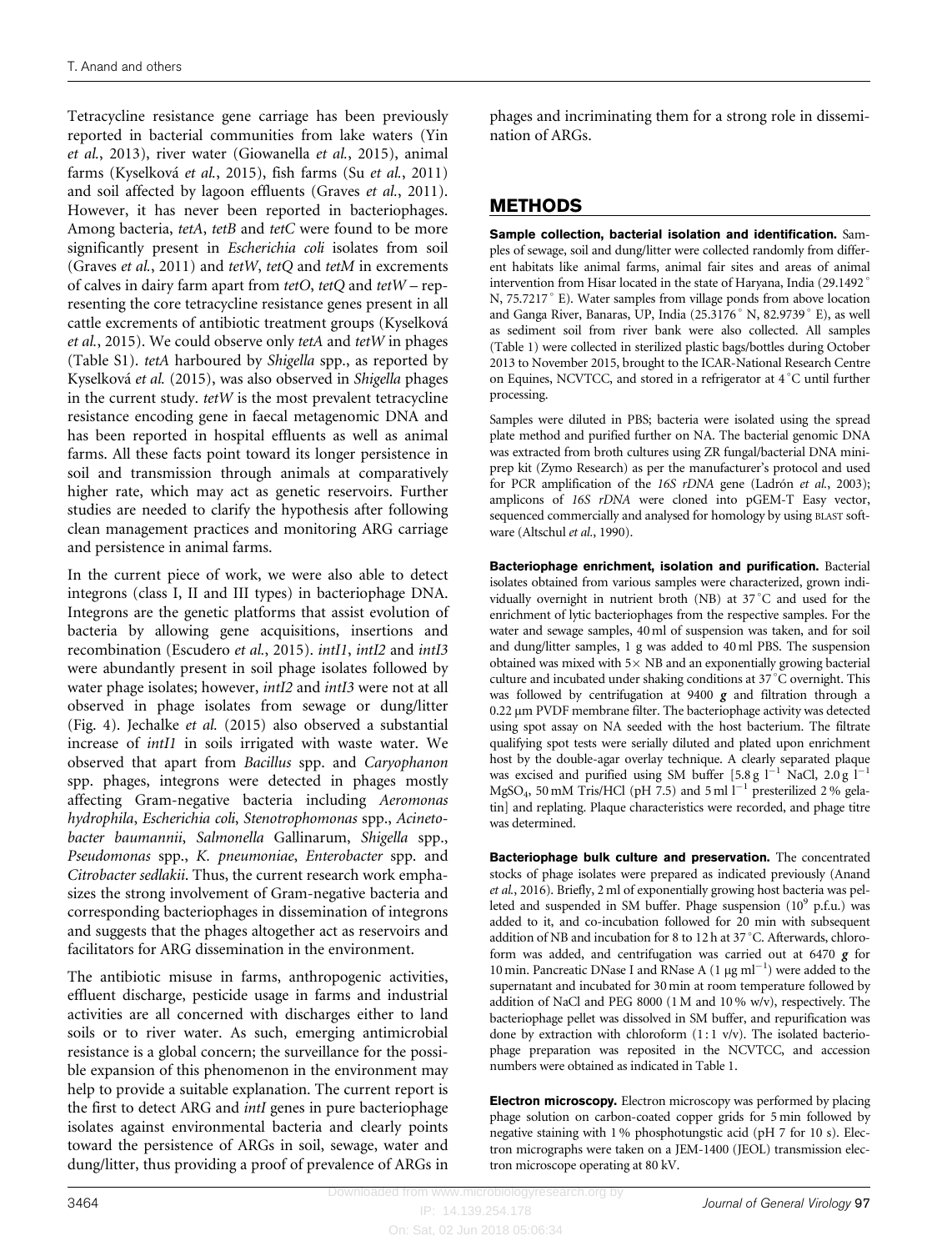<span id="page-7-0"></span>Statistical analysis. The data were analysed using GraphPad Prism 7 statistical software and the chi-square test. Differences were considered significant at P<0.05.

## ACKNOWLEDGEMENTS

This work was supported by the Indian Council of Agricultural Research, Department of Agricultural Research and Education (DARE), Ministry of Agriculture, Government of India, under the institutional project grant number IXX10698. Also, we gratefully acknowledge the help of Dr Pavulraj (Junior Research Fellow, National Research Centre on Equines) and Dr Meenakshi Virmani [Assistant Endocrinologist, Lala Lajpat Rai University of Veterinary and Animal Sciences (LUVAS), Hisar] for helping in statistical analysis.

## REFERENCES

Altschul, S. F., Gish, W., Miller, W., Myers, E. W. & Lipman, D. J. (1990). Basic local alignment search tool. J Mol Biol 215, 403–410.

Anand, T., Vaid, R. K., Bera, B. C., Singh, J., Barua, S., Virmani, N., Rajukumar, K., Yadav, N. K., Nagar, D. & other authors (2016). Isolation of a lytic bacteriophage against virulent Aeromonas hydrophila from an organized equine farm. J Basic Microbiol 56, 432–437.

Arutyunov, D. & Frost, L. S. (2013). F conjugation: back to the beginning. Plasmid 70, 18–32.

Balcazar, J. L. (2014). Bacteriophages as vehicles for antibiotic resistance genes in the environment. PLoS Pathog 10, e1004219.

Bali, E. B., Acik, L. & Sultan, N. (2010). Phenotypic and molecular characterization of SHV, TEM, and CTX-M extended-spectrum  $\beta$ -lactamase produced by Escherichia coli, Acinetobacter baumannii and Klebsiella isolates in a Turkish hospital. Afr J Microbiol Res 4, 650–654.

Balsalobre, L. C., Dropa, M., de Oliveira, D. E., Lincopan, N., Mamizuka, E. M., Matté, G. R. & Matté, M. H. (2010). Presence of bla<sub>TEM-116</sub> gene in environmental isolates of Aeromonas hydrophila and Aeromonas jandaei from Brazil. Braz J Microbiol 41, 718–719.

Berglund, B., Fick, J. & Lindgren, P. E. (2015). Urban wastewater effluent increases antibiotic resistance gene concentrations in a receiving northern European river. Environ Toxicol Chem 34, 192–196.

Boucher, Y., Labbate, M., Koenig, J. E. & Stokes, H. W. (2007). Integrons: mobilizable platforms that promote genetic diversity in bacteria. Trends Microbiol 15, 301–309.

Bush, K., Jacoby, G. A. & Medeiros, A. A. (1995). A functional classification scheme for beta-lactamases and its correlation with molecular structure. Antimicrob Agents Chemother 39, 1211–1233.

Bush, K. & Jacoby, G. A. (2010). Updated functional classification of beta-lactamases. Antimicrob Agents Chemother 54, 969–976.

Calero-Cáceres, W. & Muniesa, M. (2016). Persistence of naturally occurring antibiotic resistance genes in the bacteria and bacteriophage fractions of wastewater. Water Res 95, 11–18.

Colomer-Lluch, M., Imamovic, L., Jofre, J. & Muniesa, M. (2011a). Bacteriophages carrying antibiotic resistance genes in fecal waste from cattle, pigs, and poultry. Antimicrob Agents Chemother 55, 4908–4911.

Colomer-Lluch, M., Jofre, J. & Muniesa, M. (2011b). Antibiotic resistance genes in the bacteriophage DNA fraction of environmental samples. PLoS One 6, e17549.

Colomer-Lluch, M., Calero-Cáceres, W., Jebri, S., Hmaied, F., Muniesa, M. & Jofre, J. (2014a). Antibiotic resistance genes in bacterial and bacteriophage fractions of Tunisian and Spanish wastewaters as markers to compare the antibiotic resistance patterns in each population. Environ Int 73, 167–175.

Colomer-Lluch, M., Jofre, J. & Muniesa, M. (2014b). Quinolone resistance genes (qnrA and qnrS) in bacteriophage particles from wastewater samples and the effect of inducing agents on packaged antibiotic resistance genes. J Antimicrob Chemother 69, 1265–1274.

Czekalski, N., Sigdel, R., Birtel, J., Matthews, B. & Bürgmann, H. (2015). Does human activity impact the natural antibiotic resistance background? Abundance of antibiotic resistance genes in 21 Swiss lakes. Environ Int 81, 45–55.

Daghrir, R. & Drogui, P. (2013). Tetracycline antibiotics in the environment: a review. Env Chem Lett 11, 209–227.

Dinsdale, E. A., Edwards, R. A., Hall, D., Angly, F., Breitbart, M., Brulc, J. M., Furlan, M., Desnues, C., Haynes, M. & other authors (2008). Functional metagenomic profiling of nine biomes. Nature 452, 629–632.

Economou, V. & Gousia, P. (2015). Agriculture and food animals as a source of antimicrobial-resistant bacteria. Infect Drug Resist 8, 49–61.

Enault, F., Briet, A., Bouteille, L., Roux, S., Sullivan, M. B. & Petit, M. A. (2016). Phages rarely encode antibiotic resistance genes: a cautionary tale for virome analyses. ISME J. doi:10.1038/ismej.2016.90.

Escudero, J. A., Loot, C., Nivina, A. & Mazel, D. (2015). The integron: adaptation on demand. Microbiol Spectr 3, MDNA3-0019-2014.

Figueroa-Bossi, N., Uzzau, S., Maloriol, D. & Bossi, L. (2001). Variable assortment of prophages provides a transferable repertoire of pathogenic determinants in Salmonella. Mol Microbiol 39, 260–272.

Giowanella, M., Bozza, A., do Rocio Dalzoto, P., Dionísio, J. A., Andraus, S., Guimarães, E. L. & Pimentel, I. C. (2015). Microbiological quality of water from the rivers of Curitiba, Paraná State, Brazil, and the susceptibility to antimicrobial drugs and pathogenicity of Escherichia coli. Environ Monit Assess 187, 673.

Graham, D. W., Knapp, C. W., Christensen, B. T., McCluskey, S. & Dolfing, J. (2016). Appearance of  $\beta$ -lactam resistance genes in agricultural soils and clinical isolates over the 20th century. Sci Rep 6, 21550.

Graves, A. K., Liwimbi, L., Israel, D. W., van Heugten, E., Robinson, B., Cahoon, C. W. & Lubbers, J. F. (2011). Distribution of ten antibiotic resistance genes in E. coli isolates from swine manure, lagoon effluent and soil collected from a lagoon waste application field. Folia Microbiol 56, 131–137.

Harford, N. & Mergeay, M. (1973). Interspecific transformation of rifampicin resistance in the genus Bacillus. Mol Gen Genet 120, 151–155.

Hodgson, D. A. (2000). Generalized transduction of serotype 1/2 and serotype 4b strains of Listeria monocytogenes. Mol Microbiol 35, 312–323.

Jechalke, S., Broszat, M., Lang, F., Siebe, C., Smalla, K. & Grohmann, E. (2015). Effects of 100 years wastewater irrigation on resistance genes, class 1 integrons and IncP-1 plasmids in Mexican soil. Front Microbiol 6, 163.

Kyselková, M., Jirout, J., Vrchotová, N., Schmitt, H. & Elhottová, D. (2015). Spread of tetracycline resistance genes at a conventional dairy farm. Front Microbiol 6, 536.

Ladrón, N., Fernández, M., Agüero, J., González Zörn, B., Vázquez-Boland, J. A. & Navas, J., Zorn, B. G. & González, B. (2003). Rapid identification of Rhodococcus equi by a PCR assay targeting the choE gene. J Clin Microbiol 41, 3241–3245.